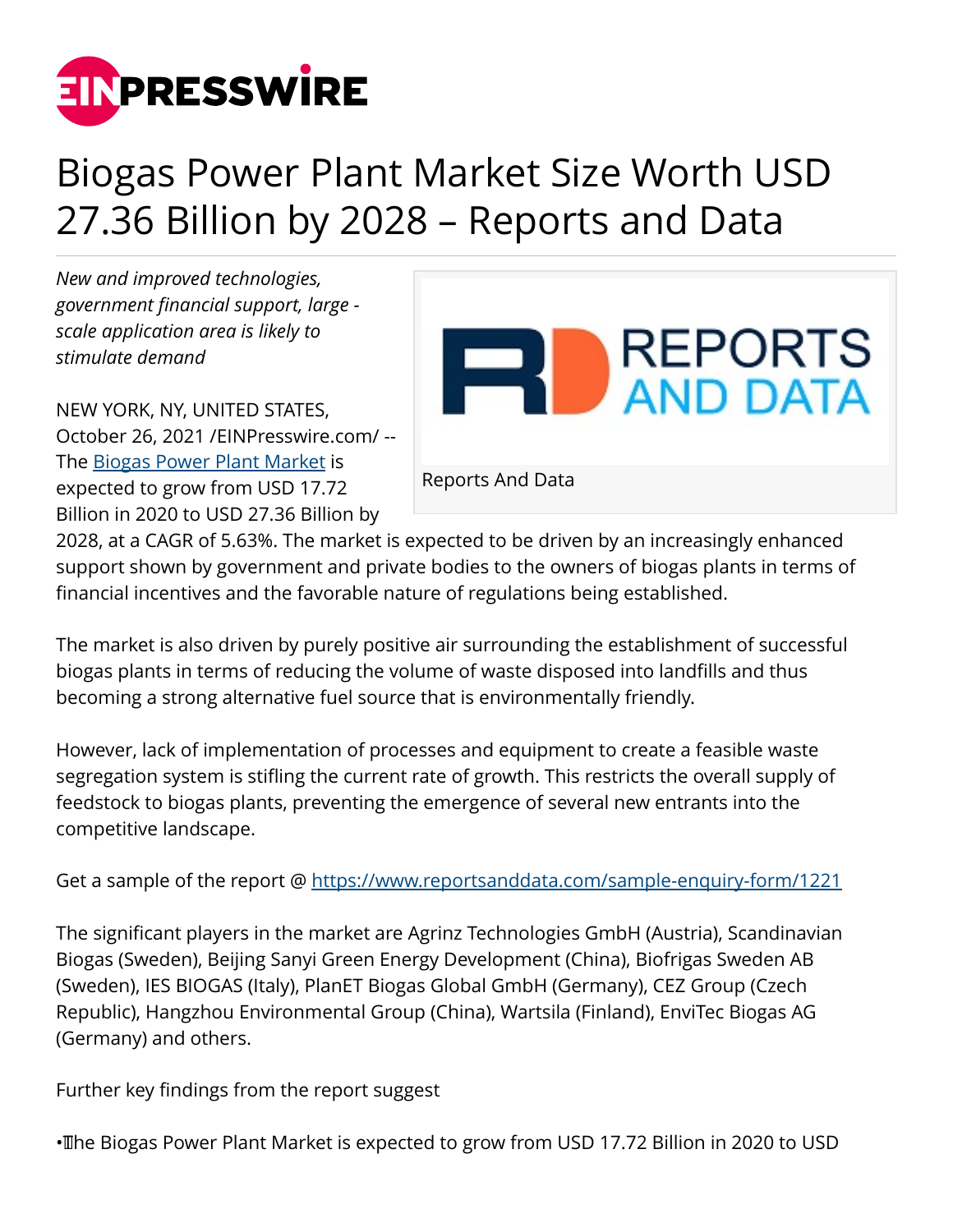27.36 Billion by 2028, at a CAGR of 5.63%. The market is expected to be driven by an increasingly enhanced support shown by government and private bodies to the owners of biogas plants in terms of financial incentives and the favorable nature of regulations being established. • On the basis of type, the livestock farms market is expected to hold the largest market and is estimated to reach USD 8.74 Billion in 2028, at a CAGR of 5.9% during the forecast period. This is mainly due to the support from the Ministry of Agriculture and the increasing demand of farm lands to install biogas power plant in Europe and Asia Pacific.

• On the basis of end-users, the commercial electricity segment is expected to hold the largest market and is estimated to reach USD 13.32 Billion in 2028, at a CAGR of 15.63% share during the forecast period. The wastage from the biogas plant is used as organic manure / fertilizer directly or after drying to improve soil fertility and reduce the use of chemical fertilizers. It is also non - polluting as it is free of weeds, foul smell and pathogens.

•Based on distribution, the indirect channel is expected to hold a larger market share and is estimated to grow the highest at a CAGR of 11.1% during the forecast period. In case, the point of consumption is relatively close (e.g. less than 1 mile) to the point of production, the gas would typically be distributed via dedicated pipelines (buried or aboveground). This is usually the most cost - effective method for short distances over private property where easements are not required. Costs for laying dedicated pipelines can vary greatly per mile. Note that gas distributed via dedicated bio methane pipelines must compete with natural gas prices in the marketplace. • Europe is forecasted to grow the largest and is estimated to reach USD 9.02 Billion in 2028, at a CAGR of 5.9% during the forecast year and is expected to maintain its dominance over the forecast period. In Europe there is a strong development of on-farm and centralized biogas plants and for landfills to recover biogas in electricity production. Most biogas plants were built in Germany within Europe.

## Market Overview:

Power and energy industry comprises of key companies operating in fuel, petroleum, natural gas, and nuclear power markets. Constant production of energy and power is imperative for country's economic growth. It also covers exploration and production of oil and gas reserves, oil and gas drilling, and refining industries. Power and energy sector is one of the most diversified sector across the globe. Rapid industrialization and urbanization has increased the dependency on power and energy and industries today consume large amounts of fuel making energy industry a crucial element of today's industrial infrastructure.

Browse Complete Report "Biogas Power Plant Market" @ <https://www.reportsanddata.com/report-detail/biogas-power-plant-market>

This report forecasts volume and revenue growth at a global, regional & country level, and provides an analysis on the industry trends in each of the sub-segments from 2016 to 2028. For the purpose of this study, Reports and Data have segmented the market on the basis of type, end-users, Distribution and regional analysis.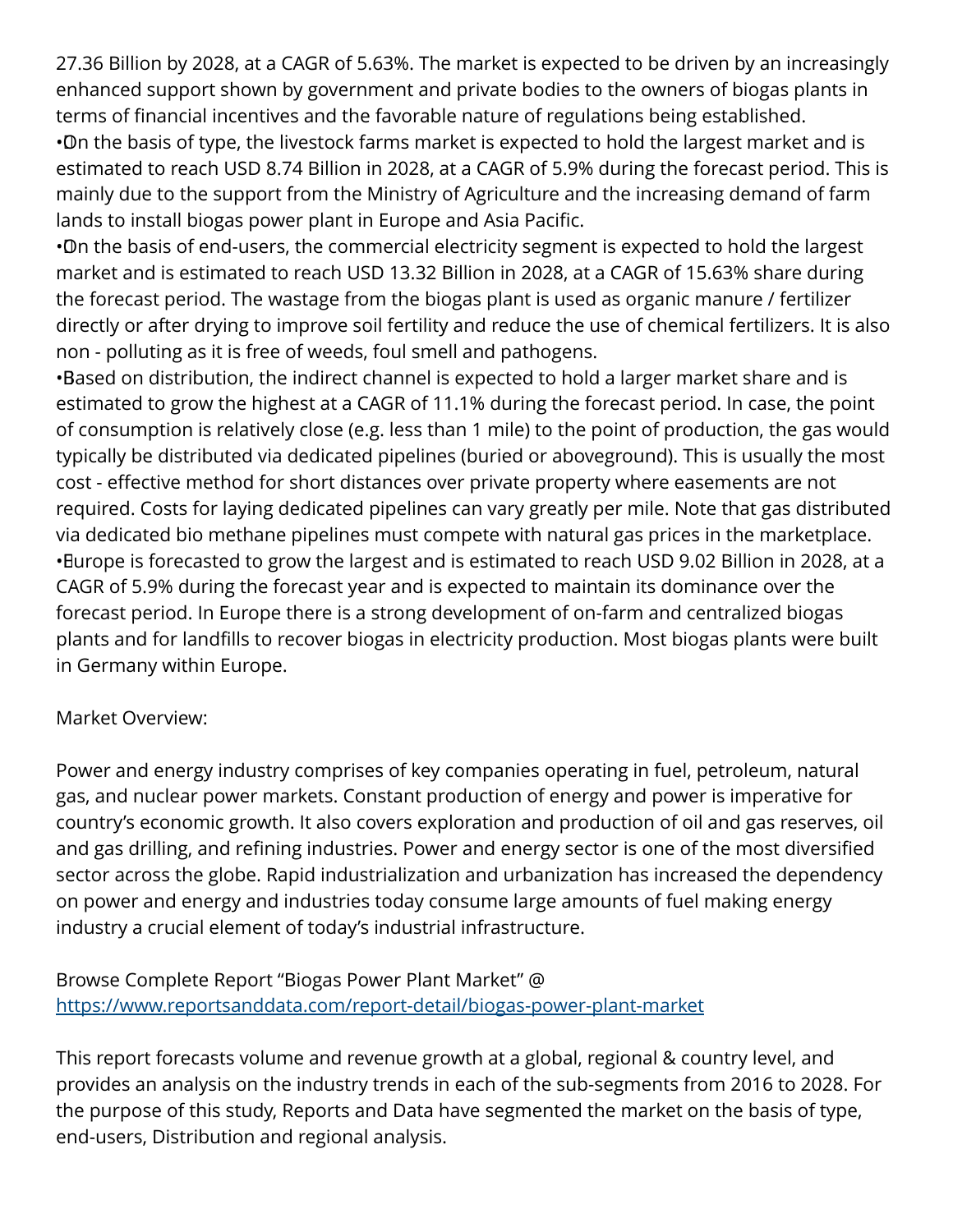Type (GwH; and Revenue, USD Million: 2020-2028)

• Livestock Farms • Industry Wastewater • Municipal Sewage

End-Users (GwH; and Revenue, USD Million: 2020-2028)

• Household Electricity • Commercial Electricity

Distribution (GwH; and Revenue, USD Million: 2020-2028)

• Direct • Indirect

Regional Analysis Covers:

North America (U.S.A., Canada, Mexico)

Europe (U.K., Italy, Germany, France, Rest of Europe)

Asia Pacific (India, Japan, China, South Korea, Australia, Rest of APAC)

Latin America (Chile, Brazil, Argentina, Rest of Latin America)

Middle East & Africa (Saudi Arabia, U.A.E., South Africa, Rest of MEA)

Request Customization of the report @ [https://www.reportsanddata.com/request-customization](https://www.reportsanddata.com/request-customization-form/1221)[form/1221](https://www.reportsanddata.com/request-customization-form/1221)

Thank you for reading our report. Customization of the report is available according to the requirements of the clients. Kindly get in touch with us to know more about the report and our team will ensure the report is tailored according to your needs.

Browse Our Related Reports:

Aluminum-Air Battery Market Size - [https://www.reportsanddata.com/report-detail/aluminum](https://www.reportsanddata.com/report-detail/aluminum-air-battery-market)[air-battery-market](https://www.reportsanddata.com/report-detail/aluminum-air-battery-market)

Sodium-Ion Battery Market Share - [https://www.reportsanddata.com/report-detail/sodium-ion](https://www.reportsanddata.com/report-detail/sodium-ion-battery-market)[battery-market](https://www.reportsanddata.com/report-detail/sodium-ion-battery-market)